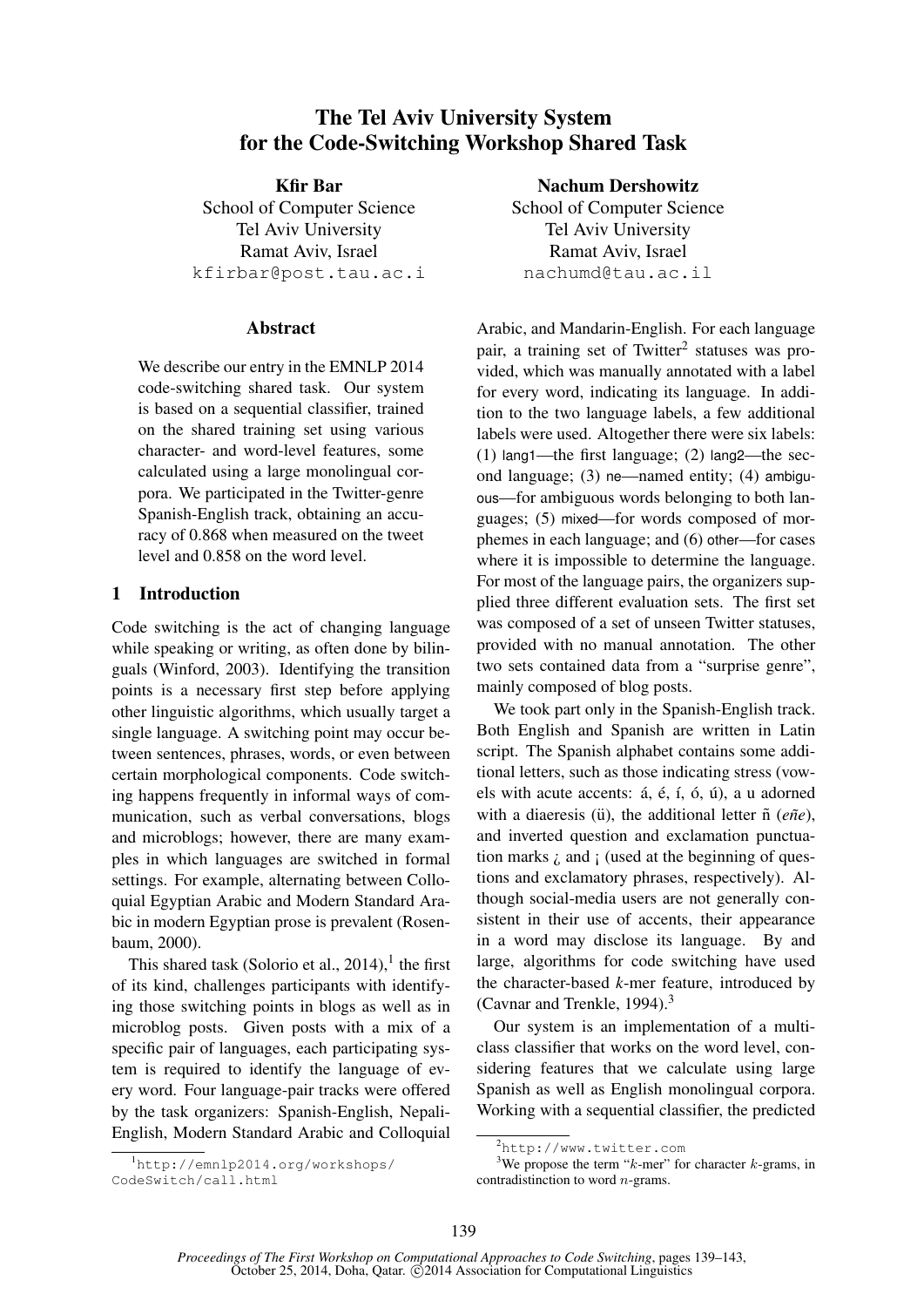labels of the previous words are used as features in predicting the current word.

In Section 2, we describe our system and the features we use for classification. Section 3 contains the evaluation results, as published by the organizers of this shared task. We conclude with a brief discussion.

# 2 System Description

We use a supervised framework to train a classifier that predicts the label of every word in the order written. The words were originally tokenized by the organizers, preserving punctuation, emoticons, user mentions (e.g., @emnlp2014), and hashtags (e.g., #emnlp2014) as individual tokens. The informal language, as used in social media, introduces an additional challenge in predicting the language of every word. Spelling mistakes as well as grammatical errors are very common. Hence, we believe that predicting the language of a given word merely using dictionaries for the two languages is likely to be insufficient.

Our classifier is trained on a learning set, as provided by the organizers, enriched with some additional features. Every word in the order written is treated as a single instance for the classifier, each including features from a limited window of preceding and successive words, enriched with the predicted label of some of the preceding words. We ran a few experiments with different window sizes, based on 10-fold cross validation, and found that the best token-level accuracy is obtained using a window of size 2 for all features, that is, two words before the focus word and two words after.

The features that we use may be grouped in three main categories, as described next.

### 2.1 Features

We use three main groups of features:

Word level: The specific word in focus, as well as the two previous words and the two following ones are considered as features. To reduce the sparsity, we convert words into lowercase. In addition, we use a monolingual lexicon for English words that are typically used in Twitter. For this purpose, we employ a sample of the Twitter General English lexicon, released by Illocution, Inc.,<sup>4</sup> containing the top 10K words and bigrams from a relatively large corpus of public English tweets they collected over a period of time, along with frequency information. We bin the frequency rates into 5 integer values (with an additional value for words that do not exist in the lexicon), which are used as the feature value for every word in focus, and for the other four words in its window. This feature seems to be quite noisy, as some common Spanish words appear in the lexicon (e.g., *de*, *no*, *a*, *me*); on the other hand, it may capture typical English misspellings and acronyms (e.g., *oomf*, *noww*, *lmao*). We could not find a similar resource for Spanish, unfortunately.

To help identify named entities, we created a list of English as well Spanish names of various entity types (e.g., locations, family and given names) and used it to generate an additional boolean feature, indicating whether the word in focus is an entity name. The list was compiled out of all words beginning with a capital letter in relatively large monolingual corpora, one for English and another for Spanish. To avoid words that were capitalized because they occur at the beginning of a sentence, regardless of whether they are proper names, we first processed the text with a true-casing tool, provided as part of Moses (Koehn et al., 2007) the open source implementation for phrase-based statistical machine translation. Our list contains about 146K entries.

Intra-word level: Spanish, as opposed to English, is a morphologically rich language, demonstrating a complicated suffix-based derivational morphology. Therefore, in order to capture repeating suffixes and prefixes that may characterize the languages, we consider as features substrings of 1–3 prefix and suffix characters of the word in focus and the other four words in its window. Although it is presumed that capitalization is not used consistently in social media, we consider a boolean feature indicating whether the first letter of each word in the window was capitalized in the original text or not. At this level, we use two additional features that capture the level of uncertainty of seeing the sequence of characters that form the specific word in each language. This is done by employing a 3-mer character-based language model, trained over a large corpus in each language. Then, the two language models, one for each language, are applied on the word in focus to calculate two log-probability values. These are binned into ten discrete values that are used as the features' values. We add a boolean feature, indi-

<sup>4</sup>http://www.illocutioninc.com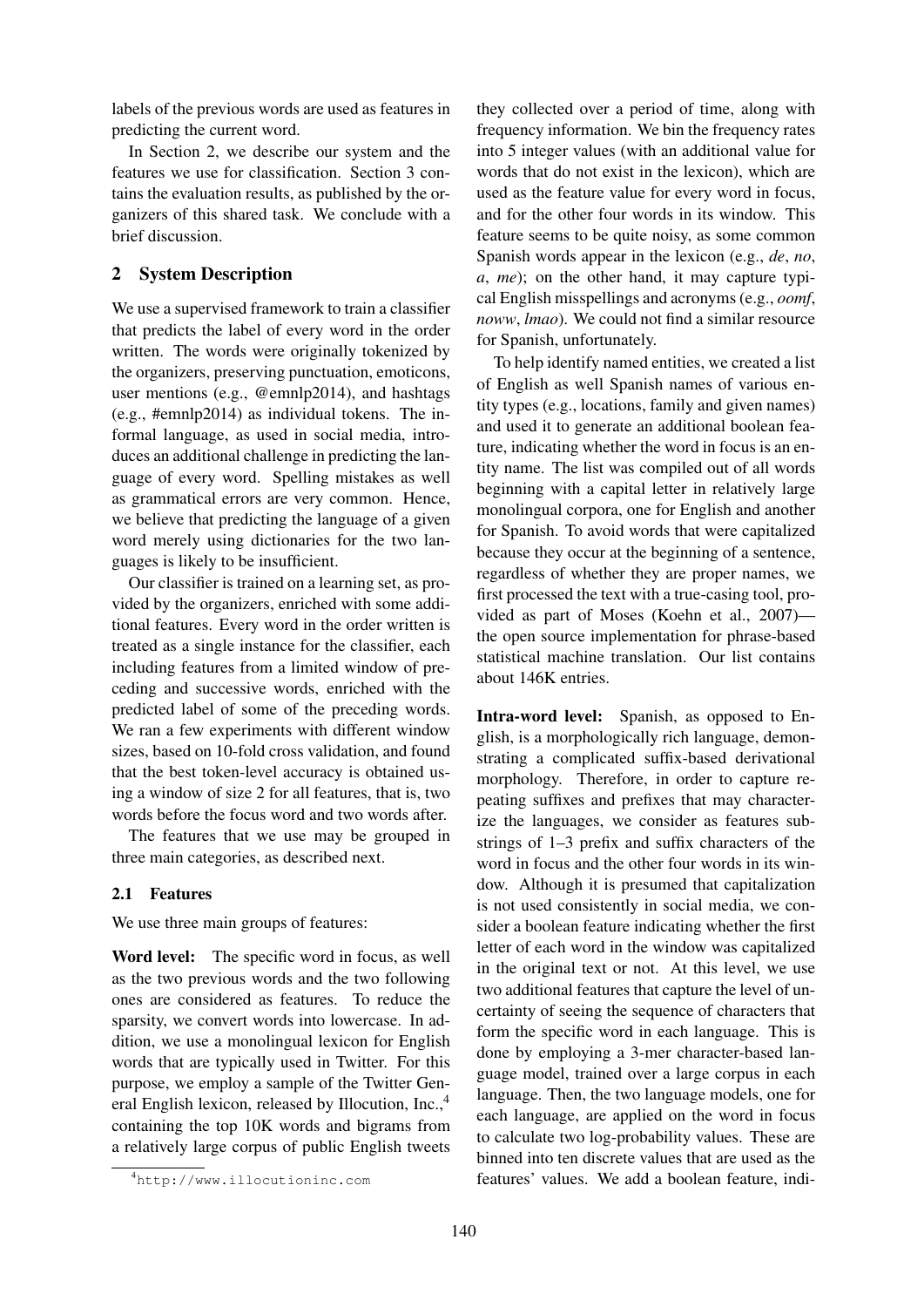cating which of the two models returned a lower log probability.

Inter-word level: We capture the level of uncertainty of seeing specific sequences of words in each language. We used 3-gram word-level language models, trained over large corpora in each of the languages. We apply the models to the focus word, considering it to be the last in a sequence of three words (with the two previous words) and calculate log probabilities. Like before, we bin the values into ten discrete values, which are then used as the features' values. An additional boolean feature is used, indicating which of the two models returned a lower log probability.

#### 2.2 Supervised Framework

We designed a sequential classifier running on top of the Weka platform (Frank et al., 2010) that is capable of processing instances sequentially, similar to YamCha (Kudo and Matsumoto, 2003). We use LibSVM (Chang and Lin, 2011), an implementation of Support Vector Machines (SVM) (Cortes and Vapnik, 1995), as the underlying technology, with a degree 2 polynomial kernel. Since we work on a multi-class classification problem, we take the one-versus-one approach. As mentioned above, we use features from a window of  $\pm 2$  words before and after the word of interest. In addition, for every word, we consider as features the predicted labels of the two prior words.

#### 3 Evaluation Results

We report on the results obtained on the unseen task evaluation sets, which were provided by the workshop organizers.<sup>5</sup> There are three evaluation sets. The first is composed of a set of unseen Twitter statuses and the other two contain data from a "surprise genre". The results are available online at the time of writing only for the first and second sets. The results of the third set will be published during the upcoming workshop meeting.

The training set contains 11,400 statuses, comprising 140,706 words. Table 1 shows the distribution of labels.

The first evaluation set contains 3,060 tweets. However, we were asked to download the statuses directly from Twitter, and some of the statuses were missing. Therefore, we ended up with only 1,661 available statuses, corresponding to 17,723

| Label             | Number |
|-------------------|--------|
| lang1             | 77,101 |
| lang <sub>2</sub> | 33,099 |
| ne                | 2,918  |
| ambiguous         | 344    |
| mixed             | 51     |
| other             | 27,194 |

Table 1: Label distribution in the training set.

| $\textbf{Accuracy}\vert 0.868 \vert$ |       |
|--------------------------------------|-------|
| <b>Recall</b>                        | 0.720 |
| <b>Precision</b> $ 0.803 $           |       |
| <b>F1-Score</b> $ 0.759 $            |       |

Table 2: Results for the first evaluation set, measured on tweet level.

words. According to the organizers, the evaluation was performed only on the 1,626 tweets that were available for all the participating groups. Out of the 1,626, there are 1,155 monolingual tweets and 471 code-switched tweets. Table 2 shows the evaluation results for the Tel Aviv University (TAU) system on the first set, reported on the tweet level.

In addition, the organizers provide evaluation results, calculated on the word level. Table 3 shows the label distribution among the words in the first evaluation set, and Table 4 shows the actual results. The overall accuracy on the word level is 0.858.

The second evaluation set contains 1,103 words of a "surprise" (unseen) genre, mainly blog posts. Out of the 49 posts, 27 are monolingual and 22 are code-switched posts. Table 5 shows the results for the surprise set, calculated on the post level.

As for the first set, Table 6 shows the distribution of the labels among the words in the surprise set, and in Table 7 we present the results as measured on the word level. The overall accuracy on the surprise set is 0.941.

#### 4 Discussion

We believe that we have demonstrated the potential of using sequential classification for codeswitching, enriched with three types of features, some calculated using large monolingual corpora. Compared to the other participating systems as published by the workshop organizers, our system obtained encouraging results. In particular, we observe relatively good results in relating words to

<sup>5</sup>http://emnlp2014.org/workshops/ CodeSwitch/results.php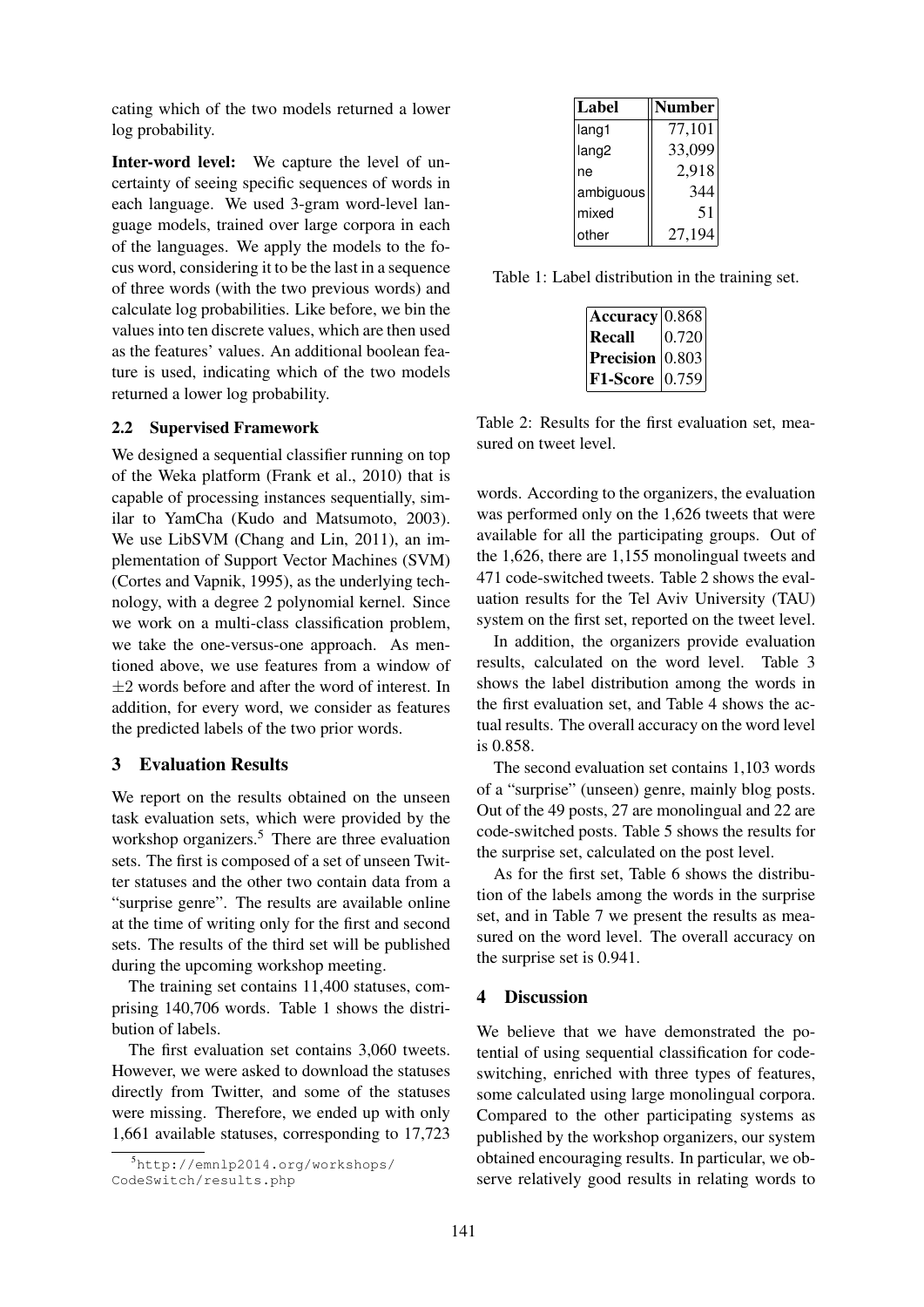| Label           | <b>Count</b> |
|-----------------|--------------|
| lang1 (English) | 7,040        |
| lang2 (Spanish) | 5,549        |
| ne              | 464          |
| mixed           | 12           |
| ambiguous       | 43           |
| other           | 4,311        |

Table 3: Label distribution in the first evaluation set.

| Label                   |       | <b>Recall Precision F1-Score</b> |       |
|-------------------------|-------|----------------------------------|-------|
| lang1 (English)         | 0.900 | 0.830                            | 0.864 |
| $ $ lang2 (Spanish) $ $ | 0.869 | 0.914                            | 0.891 |
| ne                      | 0.313 | 0.541                            | 0.396 |
| mixed                   | 0.000 | 1.000                            | 0.000 |
| ambiguous               | 0.023 | 0.200                            | 0.042 |
| other                   | 0.845 | 0.860                            | 0.853 |

Table 4: Results for the first evaluation set, measured on word level.

their language; however, identifying named entities did not work as well. We plan to further investigate this issue. The results on the surprise genre are similar to that for the genre the system was trained on. However, since the surprise set is relatively small in size, we refrain from drawing conclusions about this. Trying the same codeswitching techniques on other pairs of languages is part of our planned future research.

# References

- William B. Cavnar and John M. Trenkle. 1994. Ngram-based text categorization. In *Proceedings of the 3rd Annual Symposium on Document Analysis and Information Retrieval (SDAIR-94)*, pages 161– 175.
- Chih C. Chang and Chih J. Lin. 2011. LIBSVM: A Library for Support Vector Machines. *ACM Transactions on Intelligent Systems and Technology*, 2(27):1–27, May.
- Corinna Cortes and Vladimir Vapnik. 1995. Supportvector networks. *Machine Learning*, 20:273–297.
- Eibe Frank, Mark Hall, Geoffrey Holmes, Richard Kirkby, Bernhard Pfahringer, Ian H. Witten, and Len Trigg. 2010. Weka—A machine learning workbench for data mining. In Oded Maimon and Lior Rokach, editors, *Data Mining and Knowledge Discovery Handbook*, chapter 66, pages 1269–1277. Springer US, Boston, MA.

| $ $ Accuracy $ 0.864 $     |       |
|----------------------------|-------|
| Recall                     | 0.708 |
| <b>Precision</b> $ 0.803 $ |       |
| <b>F1-Score</b> [0.753]    |       |

Table 5: Results for the second, "surprise" evaluation set, measured on the post level.

| Label           | Count |
|-----------------|-------|
| lang1 (English) | 636   |
| lang2 (Spanish) | 306   |
| ne              | 38    |
| mixed           | 1     |
| ambiguous       | 1     |
| other           | 120   |

Table 6: Label distribution in the "surprise" evaluation set.

| Label                                            |       | <b>Recall Precision F1-Score</b> |       |
|--------------------------------------------------|-------|----------------------------------|-------|
| lang1 (English)                                  | 0.883 | 0.824                            | 0.853 |
| $\left \frac{\text{lang2}}{\text{lang2}}\right $ | 0.864 | 0.887                            | 0.876 |
| ne                                               | 0.293 | 0.537                            | 0.379 |
| mixed                                            | 0.000 | 1.000                            | 0.000 |
| ambiguous                                        | 0.022 | 0.200                            | 0.039 |
| other                                            | 0.824 | 0.843                            | 0.833 |

Table 7: Results for the "surprise" evaluation set, measured on the word level.

- Philipp Koehn, Hieu Hoang, Alexandra Birch, Chris Callison-Burch, Marcello Federico, Nicola Bertoldi, Brooke Cowan, Wade Shen, Christine Moran, Richard Zens, Chris Dyer, Ondřej Bojar, Alexandra Constantin, and Evan Herbst. 2007. Moses: Open source toolkit for statistical machine translation. In *Proceedings of the Interactive Poster and Demonstration Sessions of the 45th Annual Meeting of the ACL (ACL '07)*, pages 177–180, Stroudsburg, PA, USA. Association for Computational Linguistics.
- Taku Kudo and Yuji Matsumoto. 2003. Fast methods for kernel-based text analysis. In *Proceedings of the 41st Annual Meeting of the Association for Computational Linguistics (ACL)*, pages 24–31, Sapporo, Japan.
- Gabriel M. Rosenbaum. 2000. Fushammiyya: Alternating style in Egyptian prose. *Journal of Arabic Linguistics (ZAL)*, 38:68–87.
- Thamar Solorio, Elizabeth Blair, Suraj Maharjan, Steve Bethard, Mona Diab, Mahmoud Gonheim, Abdelati Hawwari, Fahad AlGhamdi, Julia Hirshberg, Alison Chang, and Pascale Fung. 2014. Overview for the first shared task on language identification in codeswitched data. In *Proceedings of the First Workshop*